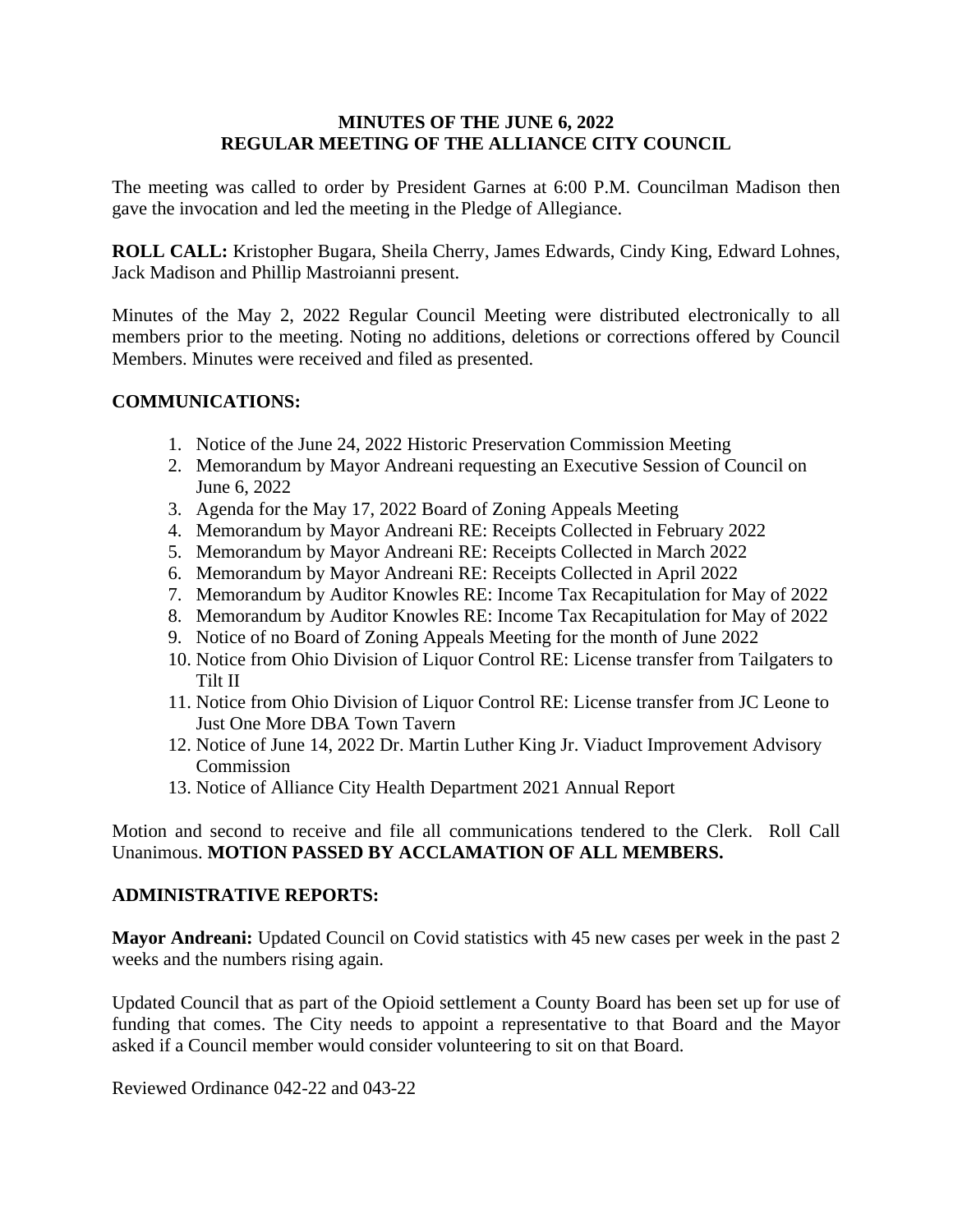Asked Council for an Executive Session at the end of regular session with no action following.

**Safety Service Director Dreger:** Reviewed Ordinance 039-22 and 040-22.

Discussed new policies regarding unauthorized items in streets such as basketball hoops, dumpsters, trailers, and trash cans.

Councilman questioned if there is an emergency plan in place if a mass shooting occurred here like in Texas. Director explained that there is but that it can't be discussed publicly for obvious safety reasons.

Councilwoman Cherry questioned practice drills for mass casualty incidents. Director and Chief Hunt explained.

**Law Director Weyer:** No formal report.

**Auditor Knowles:** Reviewed Income Tax Recap.

### **STANDING COMMITTEE REPORTS:**

**Streets and Alleys; Bugara:** No formal report.

**Properties and Lands: Cherry:** Reviewed the Martin Luther King Jr. Bridge committee progress and stated that they hope to have repairs completed before August  $7<sup>th</sup>$  as there is a Community Unity Walk scheduled for the area.

**Utilities: Edwards:** No formal report.

**Community Development: King:** No formal report.

**Finance: Lohnes:** No formal report.

**Safety and Judiciary: Madison:** No formal report.

**Planning Zoning and Housing: Mastroianni:** Reported that he Planning Commission will hold a public hearing on Ordinance 027-22.

**Public Speaks:** Sarah Mastroianni of 1410 Inwood Drive addressed the very slow clean up of the McCaskey Register demolition site.

David Schwartz of 469 E. Milton Street addressed trash and debris in residential yards and enforcement of clean up efforts.

### **THIRD READINGS:** None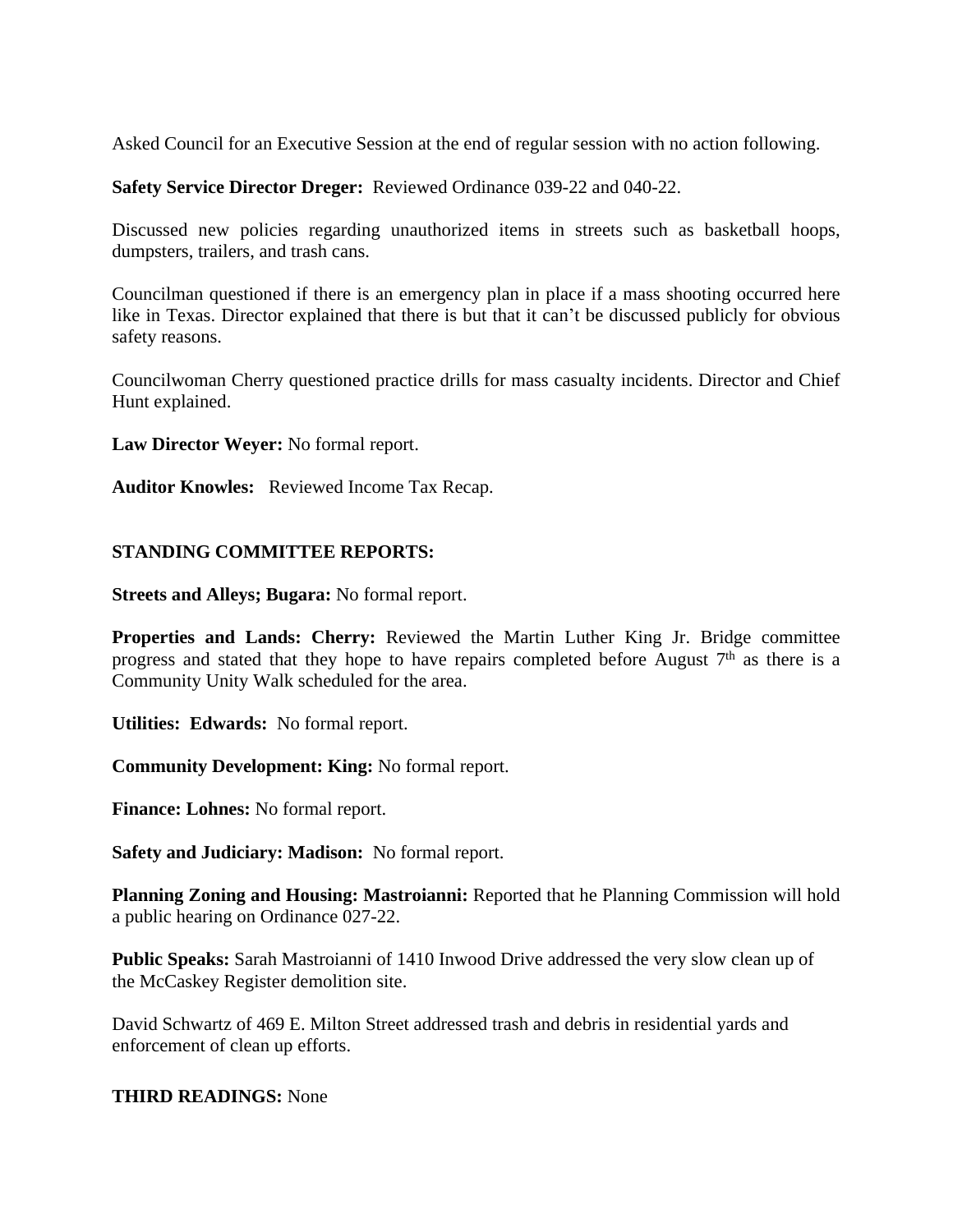## **SECOND READINGS:**

**Ordinance 035-22:** Introduced by Mastroianni: An Ordinance accepting and approving the replat of all of lots 4011, 4012, 4013 and 4014 and part of lots 4003 and 11681 located in the 1300 block of South Seneca Avenue in the City of Alliance, County of Stark, and State of Ohio. Motion and second to suspend the rule requiring three readings. Roll Call Vote: Unanimous. Motion and second to adopt. Roll Call Vote: Unanimous. **ADOPTED**.

# **NEW BUSINESS:**

**Ordinance 039-22:** Introduced by Edwards : An Ordinance authorizing and directing the Director of Public Safety and Service to enter into contracts for the purpose of purchasing a new truck and components through the cooperative purchasing programs of the State of Ohio or to advertise for bids and enter into contracts with other vendors at the lowest and best price, but for a cost not to exceed \$34,000 in any case, and declaring an emergency. Motion and second to suspend the rule requiring three readings. Roll Call Vote: Unanimous. Motion and second to adopt. Roll Call Vote: Unanimous. **ADOPTED**.

**Ordinance 040-22:** Introduced by Edwards: An Ordinance establishing rates for residential garbage collection for July 1, 2022 through June 30, 2023, and declaring an emergency. Motion and second to suspend the rule requiring three readings. Roll Call Vote: Unanimous. Motion and second to adopt. Roll Call Vote: Unanimous. **ADOPTED**.

**Ordinance 041-022:** Introduced by Council as a Whole: An Ordinance appropriating funds and authorizing and directing the Director of Public Safety and Service to purchase materials and pay utility charges and provide additional City services for the relocation of utilities as part of the demolition and new construction at the site of the current Carnation Mall, at a cost not to exceed \$250,000.00; and declaring an emergency. Motion and second to suspend the rule requiring three readings. Roll Call Vote: Unanimous. Motion and second to suspend the rule requiring Finance Committee review. Roll Call Vote: Unanimous. Motion and second to adopt. Roll Call Vote: Unanimous. **ADOPTED**.

**Ordinance 042-022:** Introduced by Council as a Whole: An Ordinance declaring the improvement to certain parcels of real property in the City to be a public purpose and exempt from taxation; providing for the collection and deposit of service payments and specifying the purpose for which those service payments may be expended; and authorizing compensation payments to the Marlington Local School District. Motion and second to suspend the rule requiring three readings. Roll Call Vote: Unanimous. Motion and second to adopt. Roll Call Vote: Unanimous. **ADOPTED**.

**Ordinance 043-022:** Introduced by Council as a Whole: An Ordinance approving the execution and delivery of a development agreement with Meijer Stores Limited Partnership, approving certain payments to Meijer Stores Limited Partnership, and declaring an emergency. Motion and second to suspend the rule requiring three readings. Roll Call Vote: Unanimous. Motion and second to adopt. Roll Call Vote: Unanimous. **ADOPTED**.

# **OLD BUSINESS:**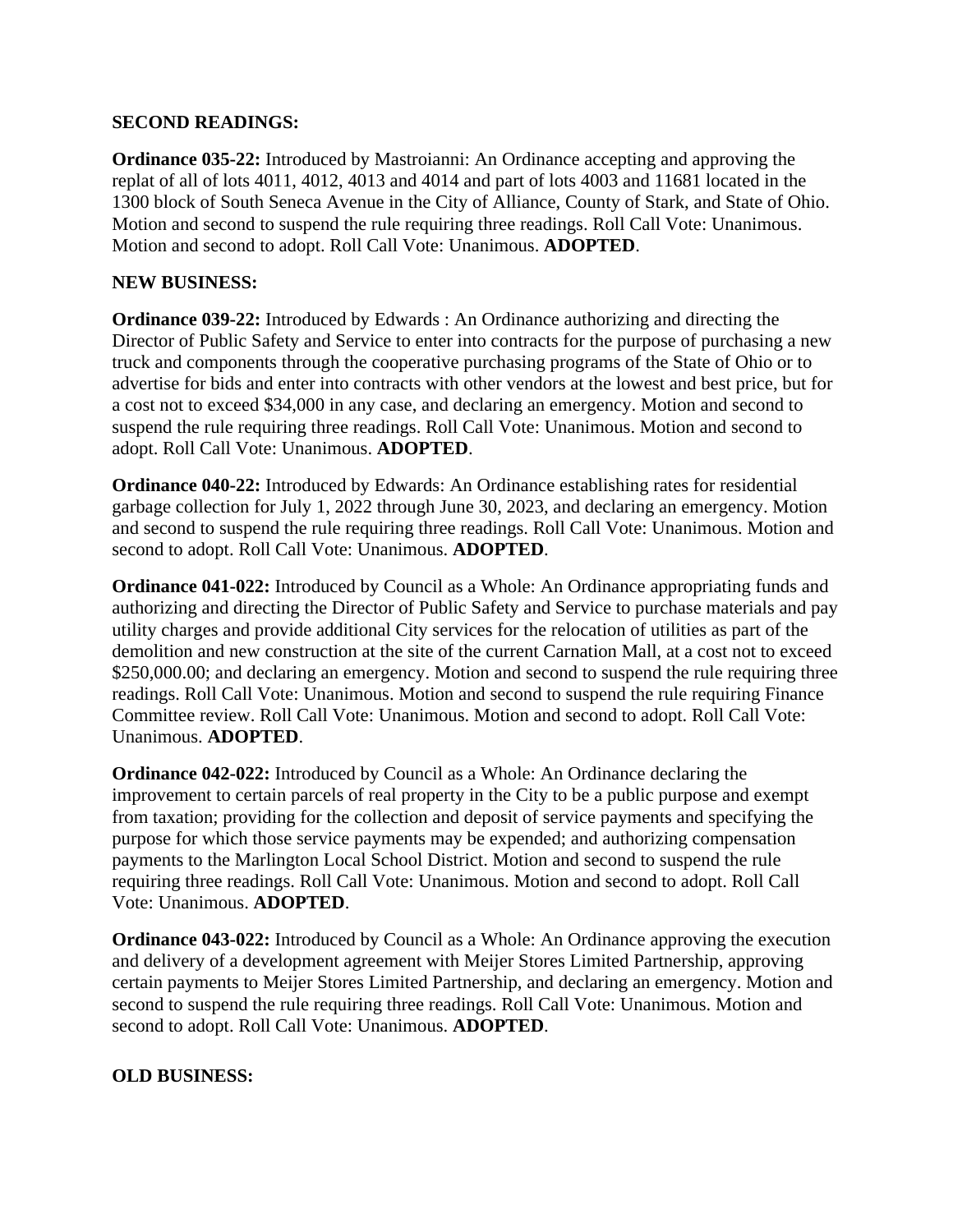**Ordinance 80-20:** Introduced by Bugara: An Ordinance vacating all of a twenty (20) foot alley bounded on the North by Prospect Street; bounded on the South by part of a twenty (20 foot alley; bounded on the East by lot 505; and bounded on the West by lot 13102 in the City of Alliance, County of Stark and State of Ohio. **NO FORMAL ACTION.**

**Ordinance 81-20:** Introduced by Bugara: An Ordinance vacating all of a twenty (20) foot alley bounded on the North by Norfolk Southern Railroad; bounded on the South by Prospect Street; bounded on the East by part of lot 482; and bounded on the West by lot 2094 in the City of Alliance, County of Stark and State of Ohio. **NO FORMAL ACTION.**

**Ordinance 82-20:** Introduced by Bugara: An Ordinance vacating all of a twenty (20) foot alley bounded on the North by a twenty (20) foot alley; bounded on the South by lot 11829; bounded on the East by part of lot 231; and bounded on the West by lot 221 in the City of Alliance, County of Stark and State of Ohio. **NO FORMAL ACTION.**

**Ordinance 86-20:** Introduced by Council as a Whole: An Ordinance declaring the improvement to certain parcels of real property in the City to be a public purpose and exempt from taxation; providing for the collection and deposit of service payments and specifying the purpose for which those service payments may be expended; and authorizing compensation payments to the Marlington Local School District. **NO FORMAL ACTION.**

**Ordinance S86-21:** Introduced by Council as a Whole: An Ordinance affirming the conditions as set forth in Ordinance 37-20; and declaring an emergency. **NO FORMAL ACTION.**

**Ordinance 027-22:** Introduced by Mastroianni: An Ordinance to amend part eleven – Planning and Zoning Code of the Alliance Codified Ordinances by amending section 1130.14 and enacting section 1130.22. **NO FORMAL ACTION.**

# **MISCELLANEOUS BUSINESS:**

**Councilman Bugara:** Commented on how well the Gold Star Family memorial ceremony went.

**Councilwoman Cherry:** Reminded everyone continue to be cautious of Covid and be kind and mindful of others.

**Councilman Edwards:** Stated the Gold Star Family memorial ceremony was very moving and well done.

Congratulated the AHS Track Team on their success at State competition

**Councilwoman King:** Stated the Gold Star Family memorial ceremony was very moving and memorable.

**Councilman Lohnes:** Nothing to add

**Councilman Madison:** Nothing to add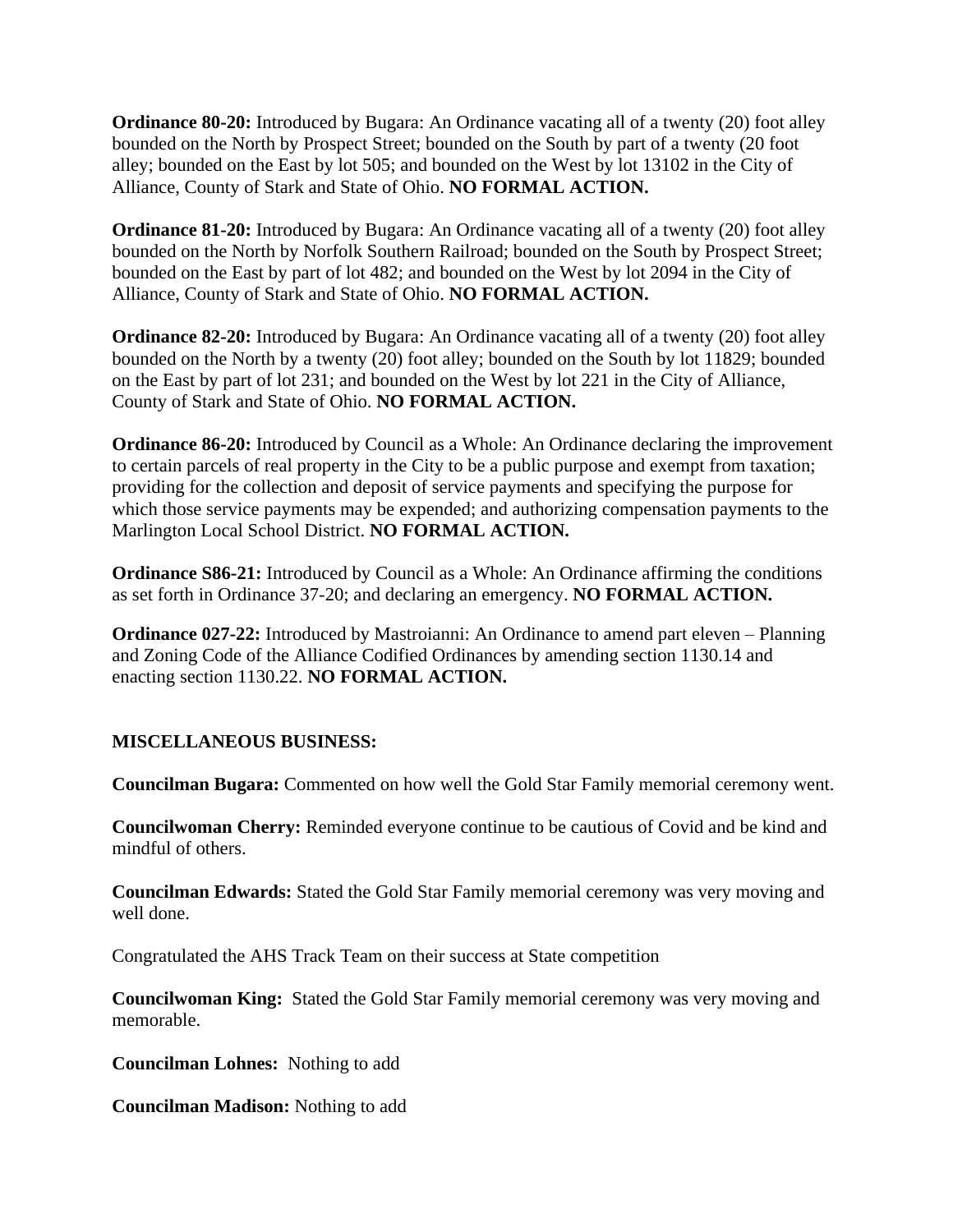#### **Councilman Mastroianni:** Nothing to add.

**President Garnes:** Recent welding event at AHS was a good showing for the need for education in the trades.

Motion and second to go into executive session for the purpose of considering the purchase of property for public purposes, the sale of property at competitive bidding, or the sale to other disposition of unneeded, obsolete, or unfit-for-use property in accordance with section 505.10 of the Revised Code, if premature disclosure of information would give an unfair competitive or bargaining advantage to a person whose personal, private interest is adverse to the general public interest. And, also to consider confidential information to the marketing plans, specific business strategy, production techniques, trade secrets, or personal financial statements of an applicant for economic development assistance, or to negotiations with other political subdivisions respecting requests for economic development assistance, provided that both of the following conditions apply:

- (a) The information is directly related to a request for economic development assistance that is to be provided or administrated under any of the provisions of Chapter 715, 725, 1724, or 1728 or sections 701.07, 3735.67 to 3735.70, 5709.40, 5709.43, 5709.61 to 5709.69, 5709.73 to 5709.75, or 5709.77 to 5709.81 of the Revised Code, or that involves public infrastructure improvements or the extension of utility services that are directly related to an economic development project.
- (b) A unanimous quorum of the public body determines, by a roll call vote, that the executive session is necessary to protect the interests of the applicant or the possible investment or expenditure of public funds to be made in connection with the economic development project.

To be included in the executive session are the Members of Council, The Mayor, The Safety Service Director, The Law Director, The Auditor, The Director of Economic Development, The Clerk of Council, and the President of Council. Roll Call Vote: Unanimous. Council entered executive session at 6:47 P.M.

Council re-entered regular session at 7:11 P.M.

**ADJOURNMENT:** Noting no further business to come before this Council, President Garnes adjourned the meeting at 7:11 P.M.

### **SUMMARY OF ACTIONS TAKEN:**

| <b>Ordinance 80-20</b>  | <b>NO FORMAL ACTION</b> |
|-------------------------|-------------------------|
| <b>Ordinance 81-20</b>  | <b>NO FORMAL ACTION</b> |
| <b>Ordinance 82-20</b>  | <b>NO FORMAL ACTION</b> |
| <b>Ordinance 86-20</b>  | <b>NO FORMAL ACTION</b> |
| <b>Ordinance 86-21S</b> | <b>NO FORMAL ACTION</b> |
| <b>Ordinance 027-22</b> | <b>NO FORMAL ACTION</b> |
| Ordinance 035-22        | <b>ADOPTED</b>          |